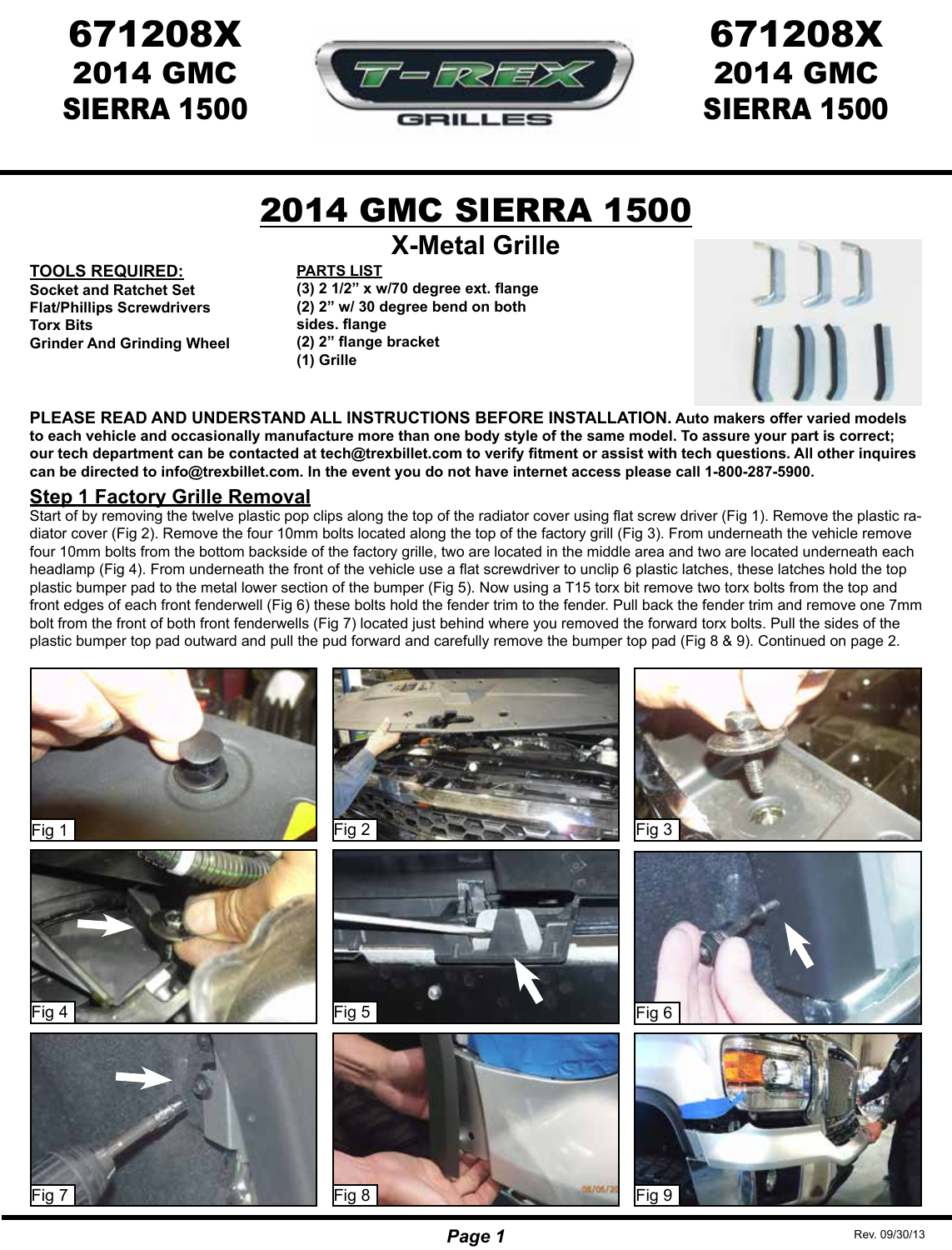## 671208X 2014 GMC SIERRA 1500



# 671208X 2014 GMC SIERRA 1500

### **Step 1 Factory Grille Removal Continued**

Remove four 10mm bolts from along the bottom of the factory grill shell (Fig 10). With a helper, pull up on the plastic plate along the top of the factory grille while pulling forward, the factory grille will pop loose along the top (Fig 11). Remove the factory grill from the vehicle. Place the factory grill on a workbench, on the backside of the factory grill remove eleven 7mm bolts holding the plastic air vent to the grill (Fig 12). Remove the plastic air vent. Now remove remove four 7mm bolts and unlatch sixteen plastic latches with a flat screwdriver (Fig 13). Seperate the front and back halves of the factory grill (Fig 14).





### **Step 2 Mesh Grille Installation**

Take the black plastic back section of the factory grill, you will need to cut out the center section. On the backside of the plastic use a cutting wheel and grinder to cut along the ridge around the opening highlighted white in (Fig 15 & 16). Smooth the cut edge with the grinding wheel. The cut black section should look like (Fig 17) when finished. Continued on page 3.